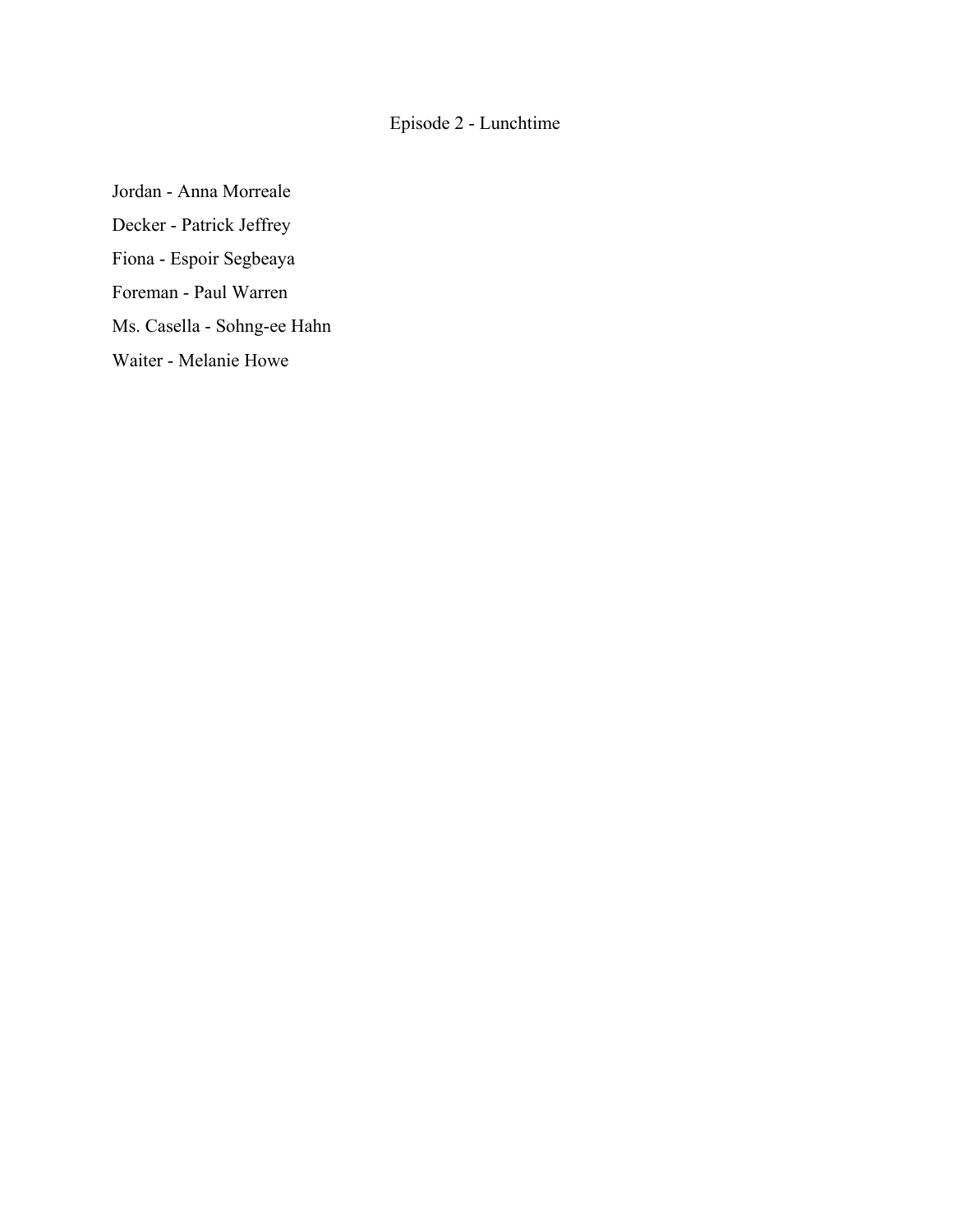## **Scene One: Int. Somnotech Lobby**

| <b>FOREMAN:</b> | Careful with that Hansen! Don't-!                                                                              |
|-----------------|----------------------------------------------------------------------------------------------------------------|
| SOUND:          | SOMETHING CRASHES TO THE GROUND                                                                                |
| <b>FOREMAN:</b> | First accident of the day! No shame in that! Please handle that<br>debris carefully as it is highly flammable! |
| SOUND:          | THE DOORS TO MANUFACTURING OPEN AND JORDAN<br><b>WALKS INTO THE ROOM</b>                                       |
| <b>FOREMAN:</b> | Jordan! How wonderful to see you again today!                                                                  |
| <b>JORDAN:</b>  | Oh, hi. It's nice to see you too?                                                                              |
| <b>FOREMAN:</b> | Glad to hear it! So after an evening of ruminating how did you find<br>your first day!                         |
| <b>JORDAN:</b>  | Uh, great yeah. Really fulfilling all that welding.                                                            |
| <b>FOREMAN:</b> | Fantastic! Feel free to retrieve your PPE and continue welding<br>then!                                        |
| <b>JORDAN:</b>  | Ah, sorry there was one thing. I was just wondering if you did get a<br>chance to talk to someone?             |
| <b>FOREMAN:</b> | About?!                                                                                                        |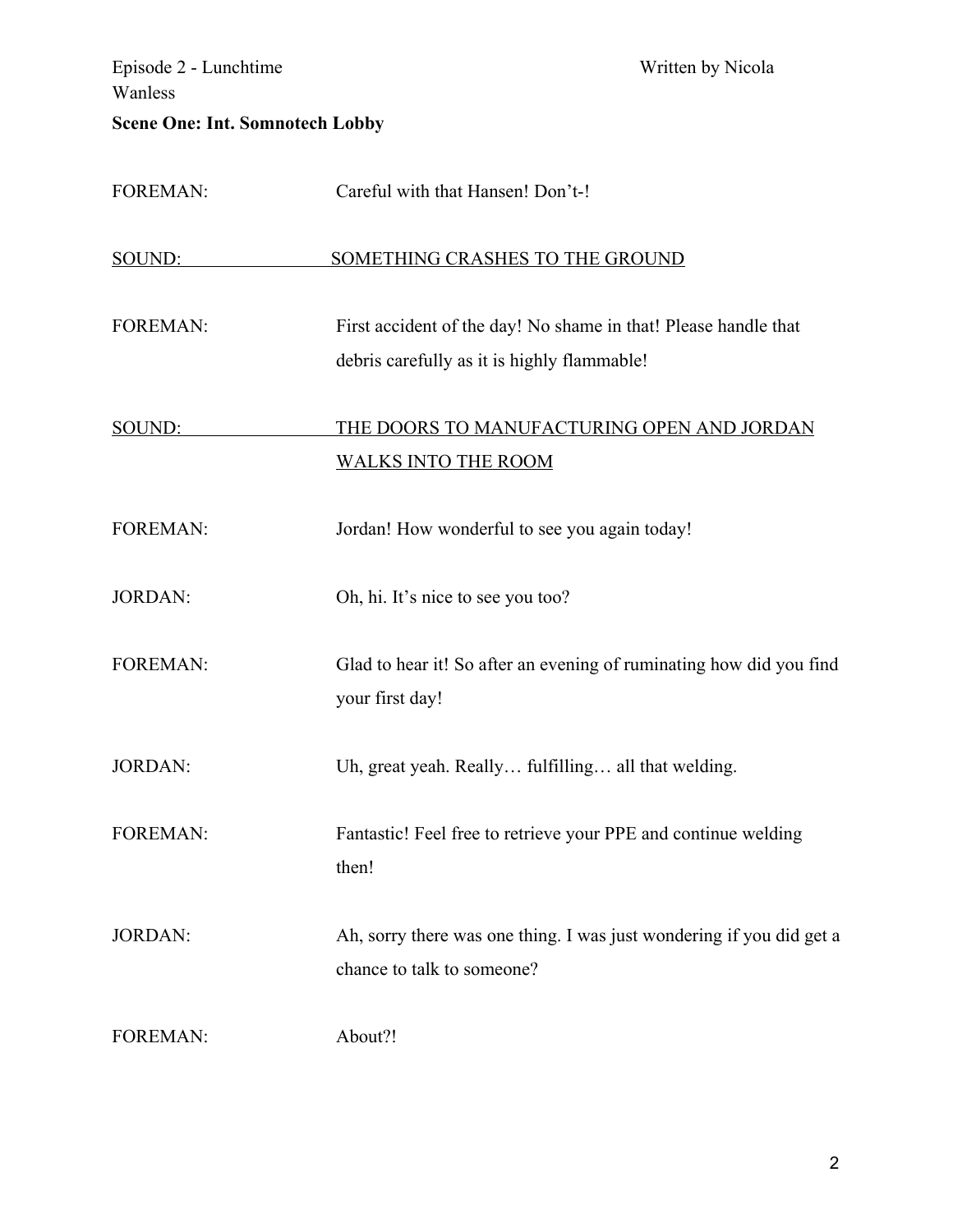| Episode 2 - Lunchtime<br>Wanless                | Written by Nicola                                                                                                 |
|-------------------------------------------------|-------------------------------------------------------------------------------------------------------------------|
| <b>JORDAN:</b>                                  | Well, about the transfer.                                                                                         |
| <b>FOREMAN:</b>                                 | Of course! The transfer! The mysterious transfer!                                                                 |
| <b>JORDAN:</b>                                  | $\ldots$ Yup.                                                                                                     |
| <b>FOREMAN:</b>                                 | As we discussed yesterday, I've arranged a meeting for you with<br>Ms. Casella! I had almost forgotten!           |
| <b>JORDAN:</b>                                  | Oh.                                                                                                               |
| <b>FOREMAN:</b>                                 | Is there a problem!                                                                                               |
| <b>JORDAN:</b>                                  | No! No. I'm happy to meet with Ms. Casella. Just ecstatic.                                                        |
| <b>FOREMAN:</b>                                 | Then you are welcome to head up and see her! Her assistant should<br>be expecting you!                            |
| <b>JORDAN:</b>                                  | Great.                                                                                                            |
| SOUND:                                          | JORDAN BEGINS TO LEAVE MANUFACTURING.                                                                             |
|                                                 | <b>TRANSITIONAL MUSIC PLAYS</b>                                                                                   |
| VOICE:                                          | The Rest is Electric. Episode two, Lunchtime.                                                                     |
| <b>Scene Two: Int. Outside Casella's office</b> |                                                                                                                   |
| FIONA:                                          | If Brendan is active for the next game then well. I don't<br>know Fuck. Uh What if who do I have for defenceShit- |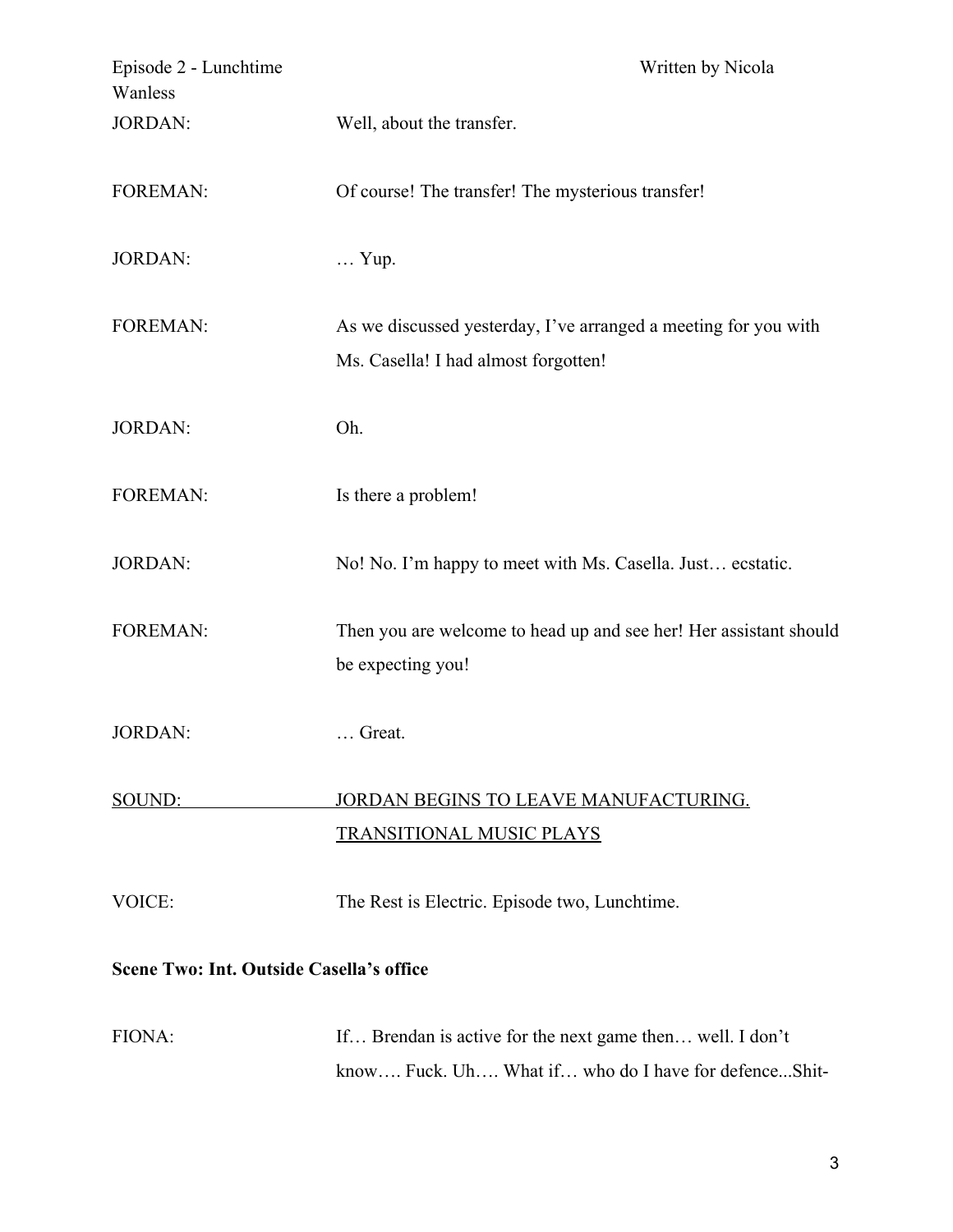| SOUND:         | <b>JORDAN APPROACHES THE DESK</b>                                                                                 |
|----------------|-------------------------------------------------------------------------------------------------------------------|
| FIONA:         | Uh. Hello?                                                                                                        |
| <b>JORDAN:</b> | Hi. You're Fiona right?                                                                                           |
| FIONA:         | $\ldots$ Yes?                                                                                                     |
| <b>JORDAN:</b> | I'm well I'm here.                                                                                                |
| SOUND:         | FIONA'S PHONE RINGS. SHE DECLINES THE CALL.                                                                       |
| FIONA:         | And how can I help you?                                                                                           |
| <b>JORDAN:</b> | Oh, uh I had a meeting scheduled to meet with Ms. Casella?                                                        |
| FIONA:         | Did you?                                                                                                          |
| <b>JORDAN:</b> | Well, I thought I did. The uh, the foreman was supposed to have<br>arranged it. He told me you'd be expecting me. |
| FIONA:         | Oh. Wait.                                                                                                         |
| SOUND:         | SHE CLICKS AROUND ON HER COMPUTER                                                                                 |
| FIONA:         | Jordan Mede?                                                                                                      |
| <b>JORDAN:</b> | Yes, yes, yeah, yeah. That's me                                                                                   |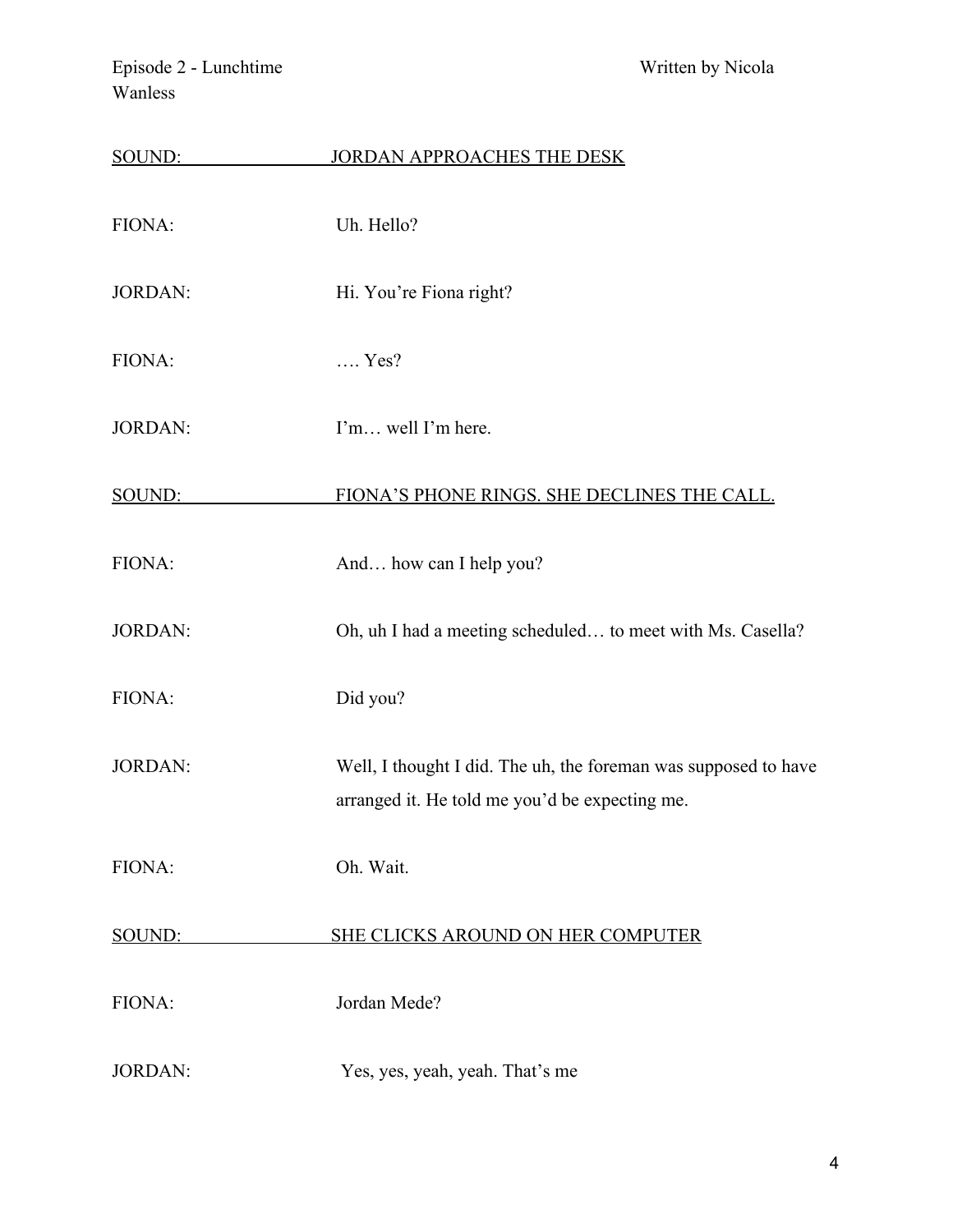Episode 2 - Lunchtime Written by Nicola Wanless FIONA: And you're from manufacturing? JORDAN: I mean-FIONA: But you're a human. **BEAT** JORDAN: Yes, that's-FIONA: That doesn't seem safe JORDAN: No, it doesn't feel very-FIONA: You used to work up here didn't you? I'm sure I saw you huddled in one of the marketing cubicles at some point. JORDAN: I did. I was.... Transferred. SOUND: SHE CLICKS ON HER COMPUTER FOR A FEW SECONDS. JORDAN SHUFFLES THEIR FEET. HER PHONE RINGS AGAIN AND SHE DECLINES THE CALL AGAIN JORDAN: Sorry, uh, you can answer the phone if you need. I can wait for-FIONA: It's not important.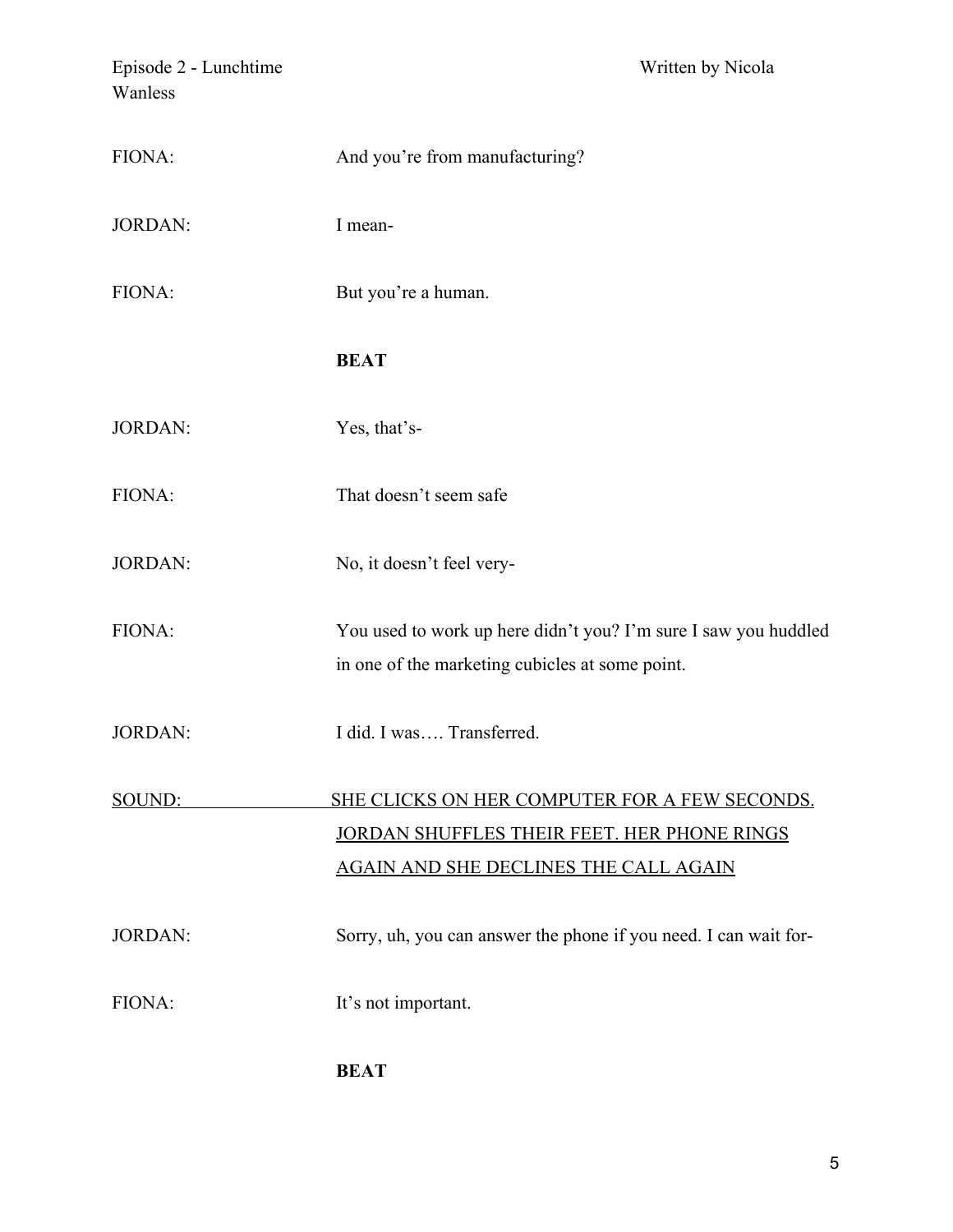| Episode 2 - Lunchtime |
|-----------------------|
| Wanless               |

| <b>JORDAN:</b> | $So-$                                                                                                                              |
|----------------|------------------------------------------------------------------------------------------------------------------------------------|
| FIONA:         | Weird transfer.                                                                                                                    |
| <b>JORDAN:</b> | That's actually what I'm supposed to be meeting with Ms. Casella<br>about.                                                         |
| FIONA:         | Right. Right! Well, I guess you should head in now. She's<br>probably been waiting.                                                |
| <b>JORDAN:</b> | Of course.                                                                                                                         |
| SOUND:         | JORDAN ENTERS THE OFFICE, AND THE DOOR SHUTS<br><b>BEHIND THEM. FIONA'S PHONE RINGS. SHE LETS OUT A</b><br><b>SIGH AND ANSWERS</b> |
| FIONA:         | Why are you calling me.                                                                                                            |
| <b>DECKER:</b> | (filtered through phone for the conversation) Hello is the<br>customary greeting when answering a phone.                           |
| FIONA:         | Hello Decker. Why are you calling me. If you want something you<br>can walk the two flights of stairs to talk to me.               |
| DECKER:        | I'm not in the building! I'm at Saul's.                                                                                            |
| FIONA:         | We've been at work for less than an hour, how are you already not<br>here.                                                         |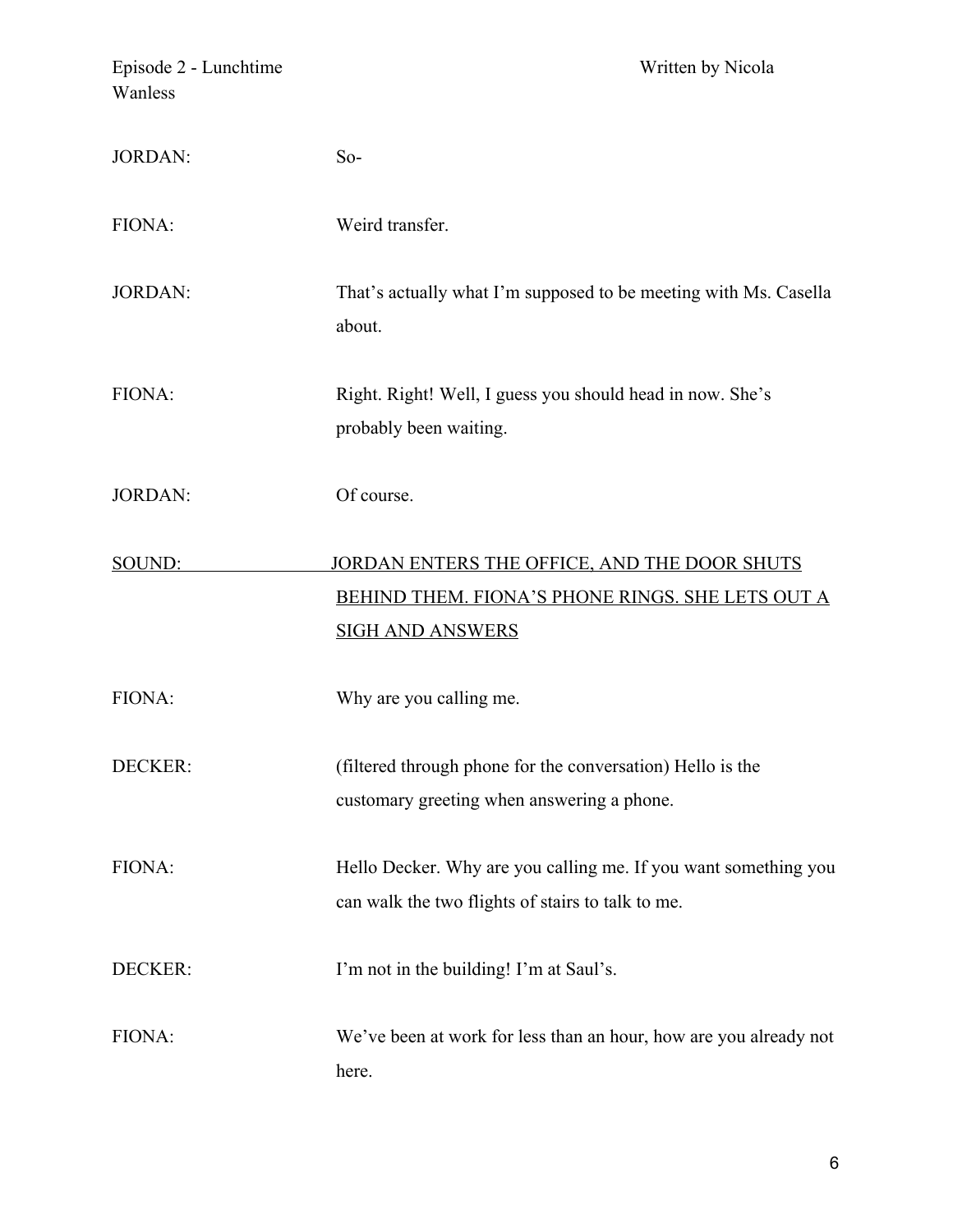| DECKER:                        | Eh I was getting off early today so I thought I'd take an early<br>lunch. So. Wanna take an early lunch? |
|--------------------------------|----------------------------------------------------------------------------------------------------------|
| FIONA:                         | Only if you're paying.                                                                                   |
| DECKER:                        | It's Wednesday! Wednesday is your day to pay for things!                                                 |
| FIONA:                         | Ugh, yeah, fine. You're lucky I like food.                                                               |
| DECKER:                        | And me!                                                                                                  |
| FIONA:                         | Sometimes. Give me 10?                                                                                   |
| DECKER:                        | I'll get us a table.                                                                                     |
| SOUND:                         | <b>TRANSITIONAL MUSIC PLAYS</b>                                                                          |
| <b>Scene Three: Int. Sauls</b> |                                                                                                          |
| <b>SOUND</b>                   | WE HEAR THE SOUNDS OF A CAFE WHERE DECKER AND                                                            |
|                                | FIONA ARE ALREADY SITTING AND EATING.                                                                    |
| FIONA:                         | So she just stopped ordering them for the office.                                                        |
| DECKER:                        | You're kidding.                                                                                          |

FIONA: No! I wish I was kidding! She doesn't like them so we all get to suffer with her.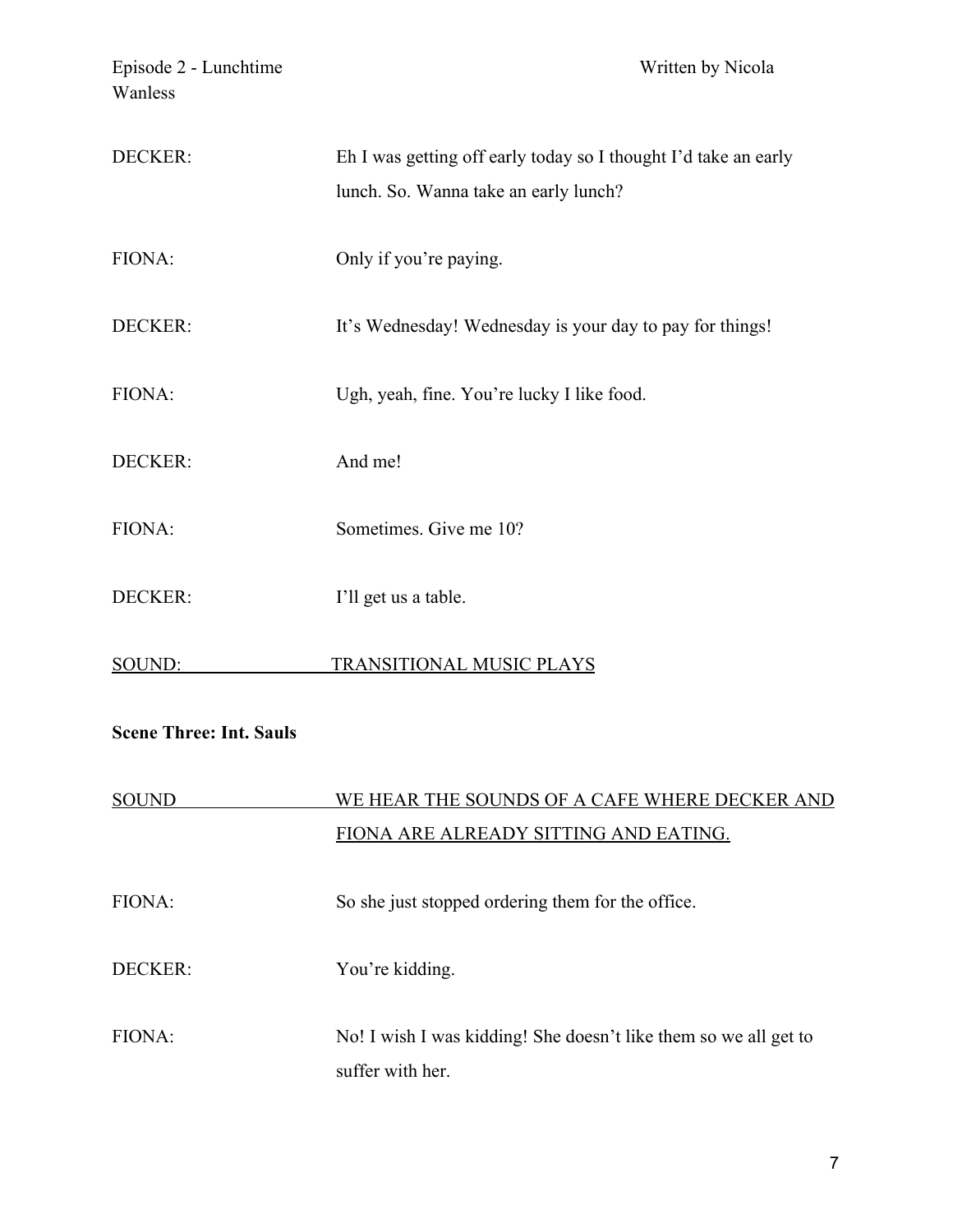| DECKER:        | I can't even eat donuts and I know I would like them.                              |
|----------------|------------------------------------------------------------------------------------|
| FIONA:         | Because you're rational! Sometimes.                                                |
| DECKER:        | Usually!                                                                           |
| FIONA:         | Lets not stretch it.                                                               |
| DECKER:        | So how's your donut-less morning been so far.                                      |
| FIONA:         | Short.                                                                             |
| DECKER:        | I was hungry!                                                                      |
| FIONA:         | Uh-huh. Just some emails so far. Oh and this weird kid showed up<br>before I left. |
| DECKER:        | A kid?                                                                             |
| FIONA:         | Alright they weren't a kid, but they were young.                                   |
| DECKER:        | You're 27 Fiona.                                                                   |
| FIONA:         | Whatever, they were younger than me!                                               |
| <b>DECKER:</b> | What about this kid.                                                               |
| FIONA:         | Their name was uh                                                                  |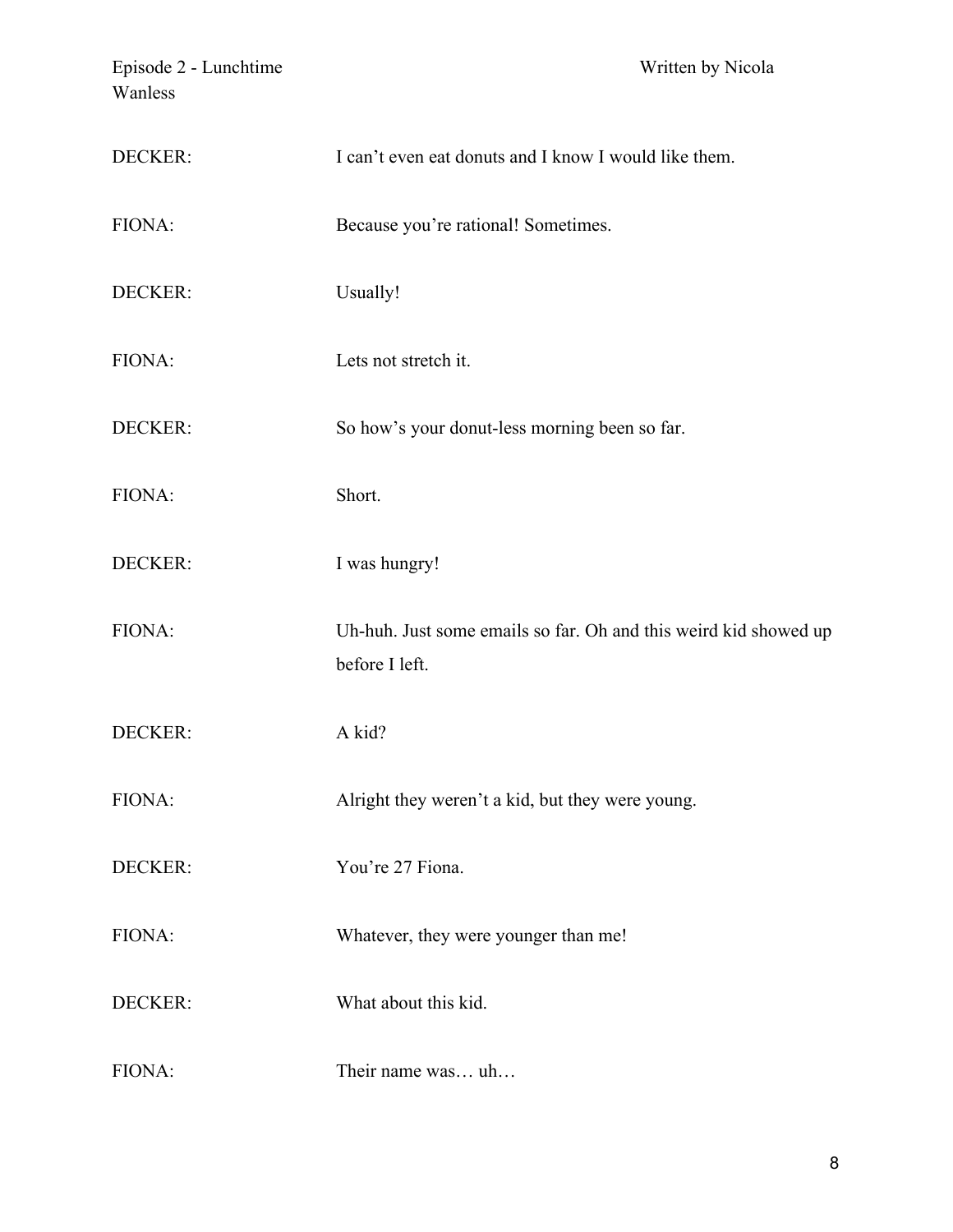| DECKER: | It doesn't matter what their name was, what was weird about<br>them?                 |
|---------|--------------------------------------------------------------------------------------|
| FIONA:  | Well now it's just going to bug me. I think it started with an R.                    |
| DECKER: | Fiona!                                                                               |
| FIONA:  | Maybe  a P?                                                                          |
| DECKER: | I'm going to forge a letter of resignation for you and send it to<br>Casella myself. |
| FIONA:  | Jordan! Their name was Jordan.                                                       |
| DECKER: | That doesn't even have a P in it.                                                    |
| FIONA:  | Right, so Jordan had a meeting with Ms. Casella today.                               |
|         | <b>BEAT</b>                                                                          |
| DECKER: | $\ldots$ And?                                                                        |
| FIONA:  | And! Something about it just seemed off.                                             |
| DECKER: | Fiona.                                                                               |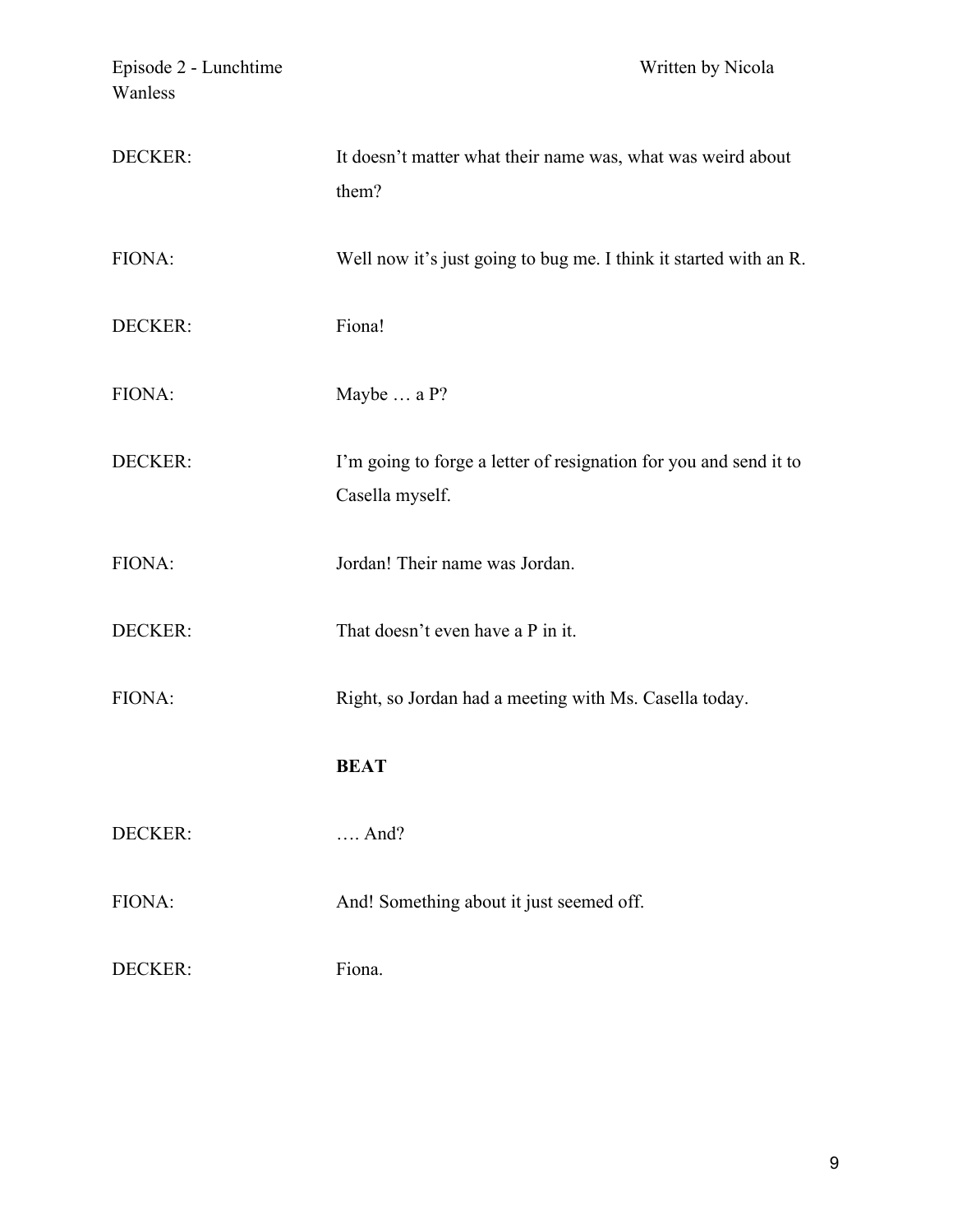| Episode 2 - Lunchtime<br>Wanless | Written by Nicola                                                                                                                                              |
|----------------------------------|----------------------------------------------------------------------------------------------------------------------------------------------------------------|
| FIONA:                           | They were meeting with Casella because of some transfer?<br>Marketing to manufacturing I guess. But I checked and they never<br>applied for the move.          |
| DECKER:                          | She can't just transfer people to a new department. Can she?<br>Maybe she's planning to transfer more people out, it would give<br>her the chance to-          |
| FIONA:                           | If you devolve this into a conspiracy tangent before I'm even<br>finished, you're paying for lunch.                                                            |
| DECKER:                          | I wasn't! I'm listening.                                                                                                                                       |
| FIONA:                           | Anyway, not just did they not apply for the transfer, they shouldn't<br>even be working down there. Jordan was a human. Humans don't<br>work in manufacturing. |
| DECKER:                          | Huh. Oh oh! I've met Jordan!                                                                                                                                   |
| FIONA:                           | What? Why have you met Jordan?                                                                                                                                 |
| DECKER:                          | I met them in the bathroom! When I fell out of a vent.                                                                                                         |
| FIONA:                           | Why did you fall out of a vent.                                                                                                                                |
| DECKER:                          | It broke.                                                                                                                                                      |
| FIONA:                           | That's-Alright. Sure, it broke.                                                                                                                                |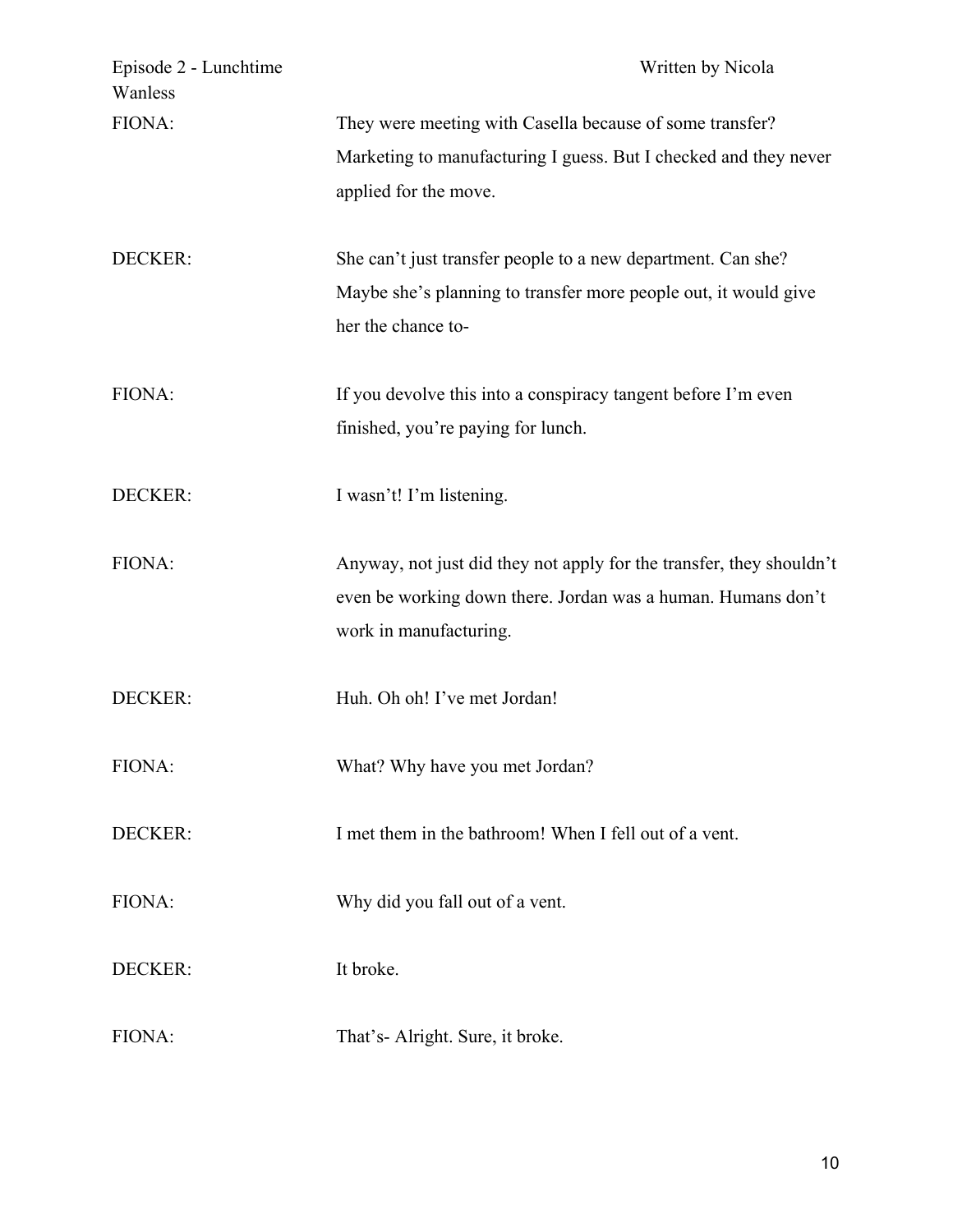| Episode 2 - Lunchtime<br>Wanless | Written by Nicola                                                                                     |
|----------------------------------|-------------------------------------------------------------------------------------------------------|
| DECKER:                          | So why did Casella transfer them?                                                                     |
| FIONA:                           | I have no idea Decker, the meeting started like right before I left.                                  |
| DECKER:                          | And they didn't say anything?                                                                         |
| FIONA:                           | No.                                                                                                   |
| DECKER:                          | And you didn't see any emails about it.                                                               |
| FIONA:                           | No.                                                                                                   |
| DECKER:                          | And-                                                                                                  |
| FIONA:                           | Alright. Enough conspiracy talk. It's time to pretend we care about<br>each other's personal lives.   |
| DECKER:                          | Ugh, ok. (Beat) Uh, how's Val?                                                                        |
| FIONA:                           | She's good.                                                                                           |
| DECKER:                          | Her new job?                                                                                          |
| FIONA:                           | She hates it. She's probably gonna quit it and then complain about<br>not wanting to go back to work. |
| DECKER:                          | Don't you both need to be working for your sector?                                                    |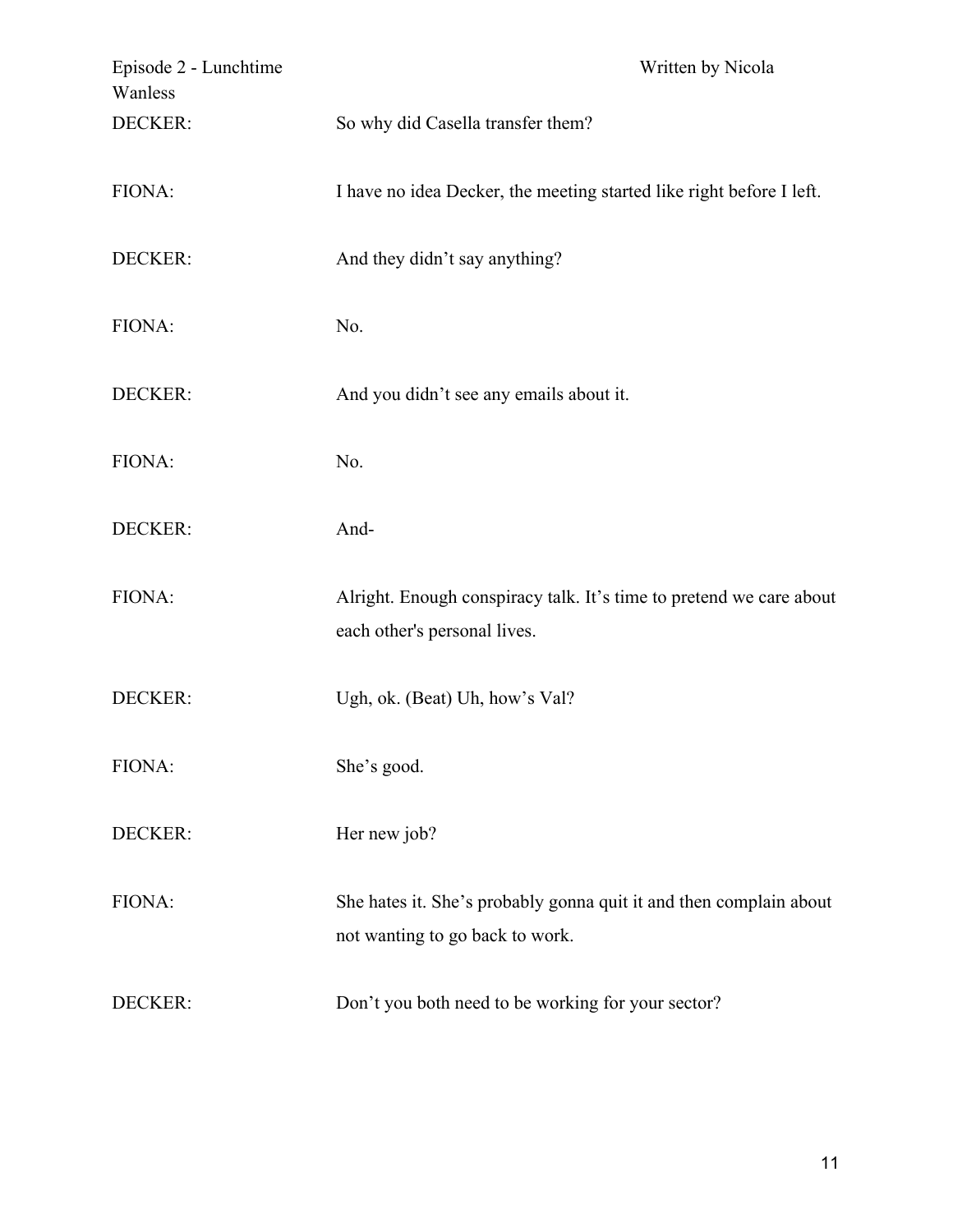| Episode 2 - Lunchtime<br>Wanless | Written by Nicola                                                                                                                                                                                           |
|----------------------------------|-------------------------------------------------------------------------------------------------------------------------------------------------------------------------------------------------------------|
| FIONA:                           | Yeah we do. So I can already smell the argument fifty miles out,<br>where she says we can just move back to sector 43, because who<br>even cares about a second bathroom or the fission oven. Who<br>cares! |
| DECKER:                          | You seem to care very much.                                                                                                                                                                                 |
| FIONA:                           | I just like where we live.                                                                                                                                                                                  |
| DECKER:                          | But you also like her.                                                                                                                                                                                      |
| FIONA:                           | Yeah of course. Love her!                                                                                                                                                                                   |
| DECKER:                          | So how does that make you feel                                                                                                                                                                              |
| FIONA:                           | I said pretend to care, not play psychiatrist.                                                                                                                                                              |
| DECKER:                          | Well-                                                                                                                                                                                                       |
| FIONA:                           | What about you? What's a good probing question to start off with?                                                                                                                                           |
| DECKER:                          | I cancelled my Hutplex subscription, you could ask about that.                                                                                                                                              |
| FIONA:                           | Sure, how are you surviving without 200 new and updating reality<br>shows every day?                                                                                                                        |
| DECKER:                          | Bout the same.                                                                                                                                                                                              |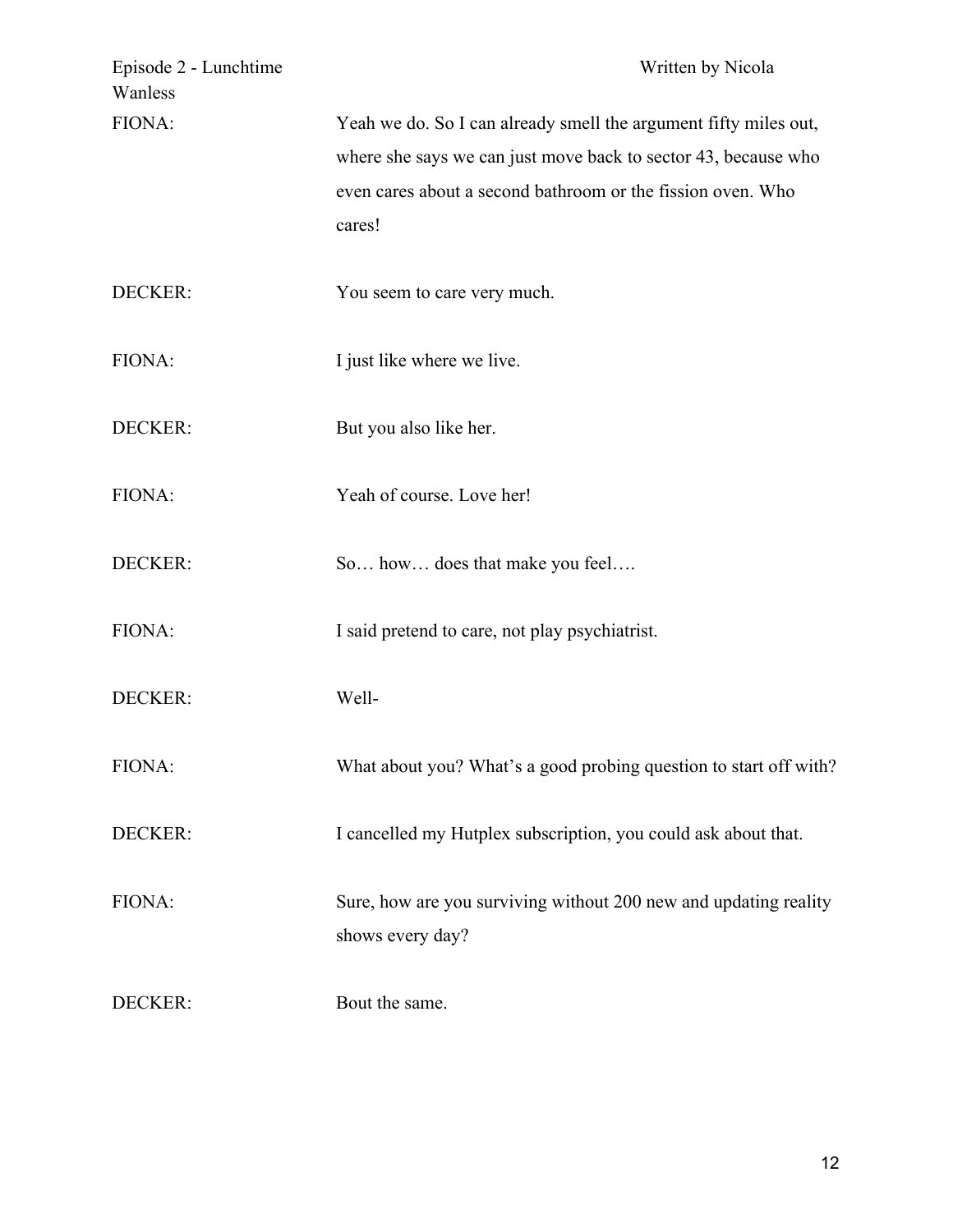| Episode 2 - Lunchtime<br>Wanless | Written by Nicola                                                        |
|----------------------------------|--------------------------------------------------------------------------|
| FIONA:                           | Ugh, come on Decker. I can't act interested in your life if you          |
|                                  | don't give me something to work with.                                    |
| DECKER:                          | I think I've finally found the missing piece that connects Casella       |
|                                  | with an AI cult group that operates-                                     |
| FIONA:                           | That's conspiracy talk!                                                  |
| DECKER:                          | My life is conspiracy talk!                                              |
| FIONA:                           | Decker, god, download a dating app or something. Please, for my<br>sake. |
| DECKER:                          | Do I seem dateable to you.                                               |
| FIONA:                           | To me? No.                                                               |
| <b>DECKER:</b>                   | I hate you so much.                                                      |
| SOUND:                           | THE WAITER APPROACHES THE TABLE.                                         |
| <b>WAITER:</b>                   | Will you two be needing anything else today?                             |
| FIONA:                           | Oh-                                                                      |
| <b>DECKER:</b>                   | I could get another-                                                     |
| FIONA:                           | Just the bill                                                            |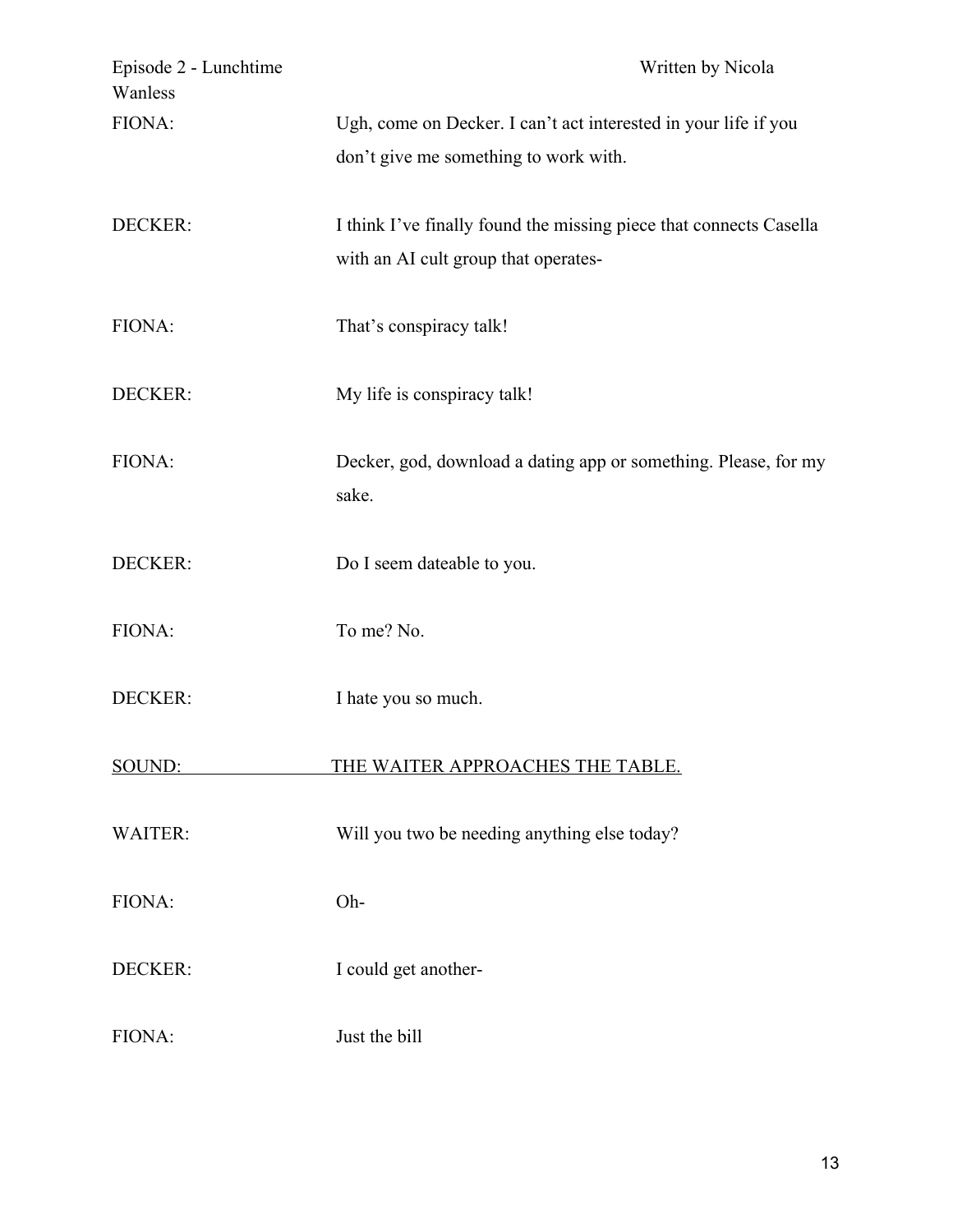| Episode 2 - Lunchtime<br>Wanless | Written by Nicola                                                                                                                   |
|----------------------------------|-------------------------------------------------------------------------------------------------------------------------------------|
| DECKER:                          | Fi, come on!                                                                                                                        |
| FIONA:                           | I'm treating you! You're being treated! You can't act like a spoiled<br>brat when your friend nicely takes you out for early lunch. |
| DECKER:                          | I can and I will.                                                                                                                   |
| WAITER:                          | Um, so-                                                                                                                             |
| FIONA:                           | Just the bill.                                                                                                                      |
| DECKER:                          | Ugh.                                                                                                                                |
| WAITER:                          | Of course ma'am.                                                                                                                    |
| SOUND:                           | THE WAITER LEAVES TO RETRIEVE THE CHEQUE                                                                                            |
| FIONA:                           | Hah, Ma'am. She called me ma'am. Like I'm in my 40s or<br>something.                                                                |
| DECKER:                          | Oh, aren't you?                                                                                                                     |
| FIONA:                           | Shut up Decker.                                                                                                                     |
| SOUND:                           | <b>THE WAITER RETURNS AGAIN</b>                                                                                                     |
| <b>WAITER:</b>                   | Here you go. Card or ID?                                                                                                            |
| FIONA:                           | ID. The number is-                                                                                                                  |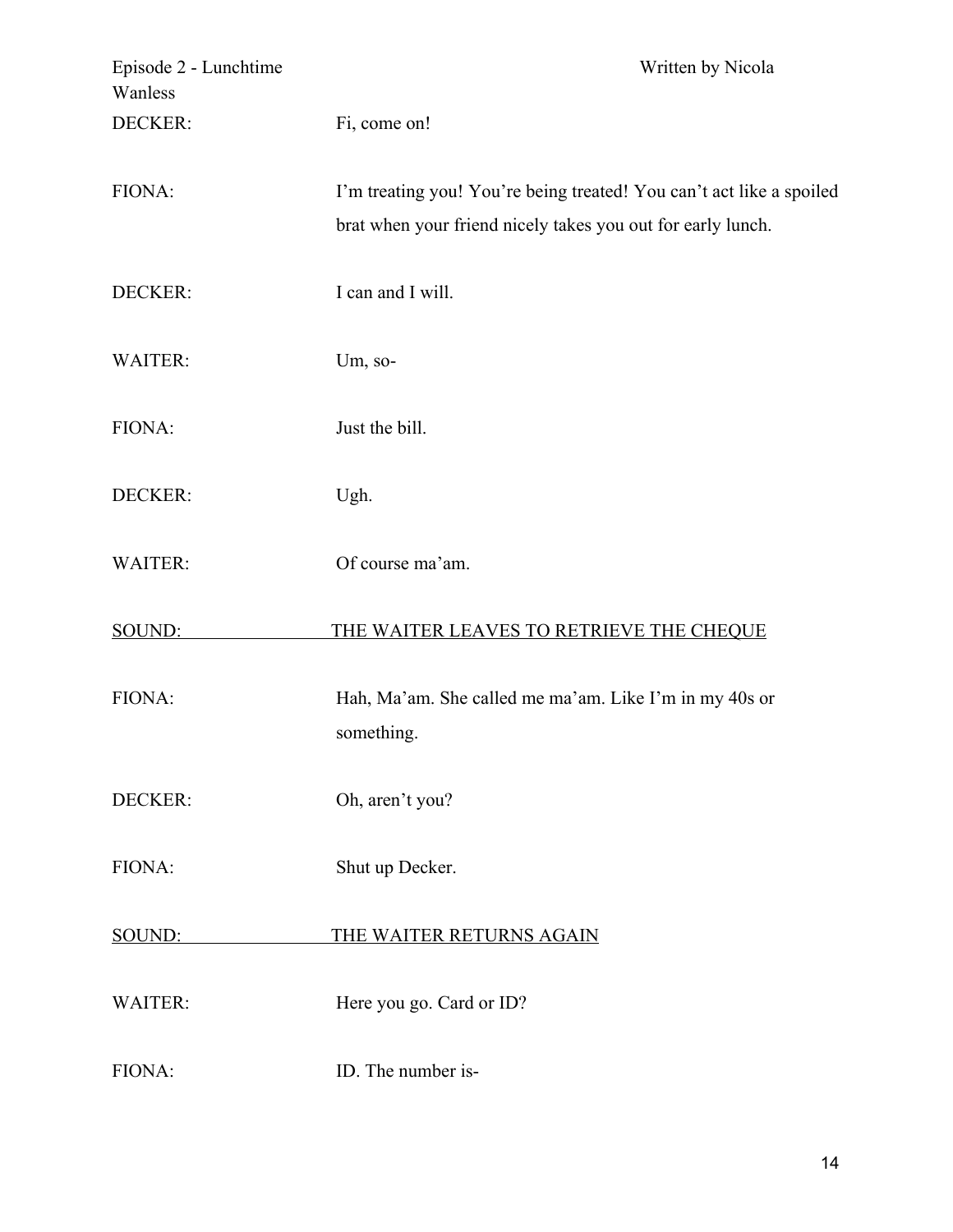| <b>WAITER:</b>                           | Oh sorry, one second. (Beat) Alright I'm ready.                      |
|------------------------------------------|----------------------------------------------------------------------|
| FIONA:                                   | 2147483647. And that's through Somnotech.                            |
| WAITER:                                  | Thank you so much, enjoy your afternoon you two!                     |
| SOUND:                                   | THE WAITER LEAVES                                                    |
| DECKER:                                  | Back to the office?                                                  |
| FIONA:                                   | Back to the office.                                                  |
| SOUND:                                   | <u>TRANSITIONAL MUSIC PLAYS.</u>                                     |
| <b>Scene Four: Int. Casella's Office</b> |                                                                      |
| SOUND:                                   | MS. CASELLA TYPES AT HER COMPUTER. JORDAN<br><b>ENTERS THE ROOM.</b> |
| <b>JORDAN:</b>                           | Hello?                                                               |
| <b>CASELLA:</b>                          | Jordan. Have a seat.                                                 |

# SOUND: JORDAN PULLS OUT A CHAIR AND SITS. MS. CASELLA CONTINUES TO TYPE. BEAT.

JORDAN: Ms.-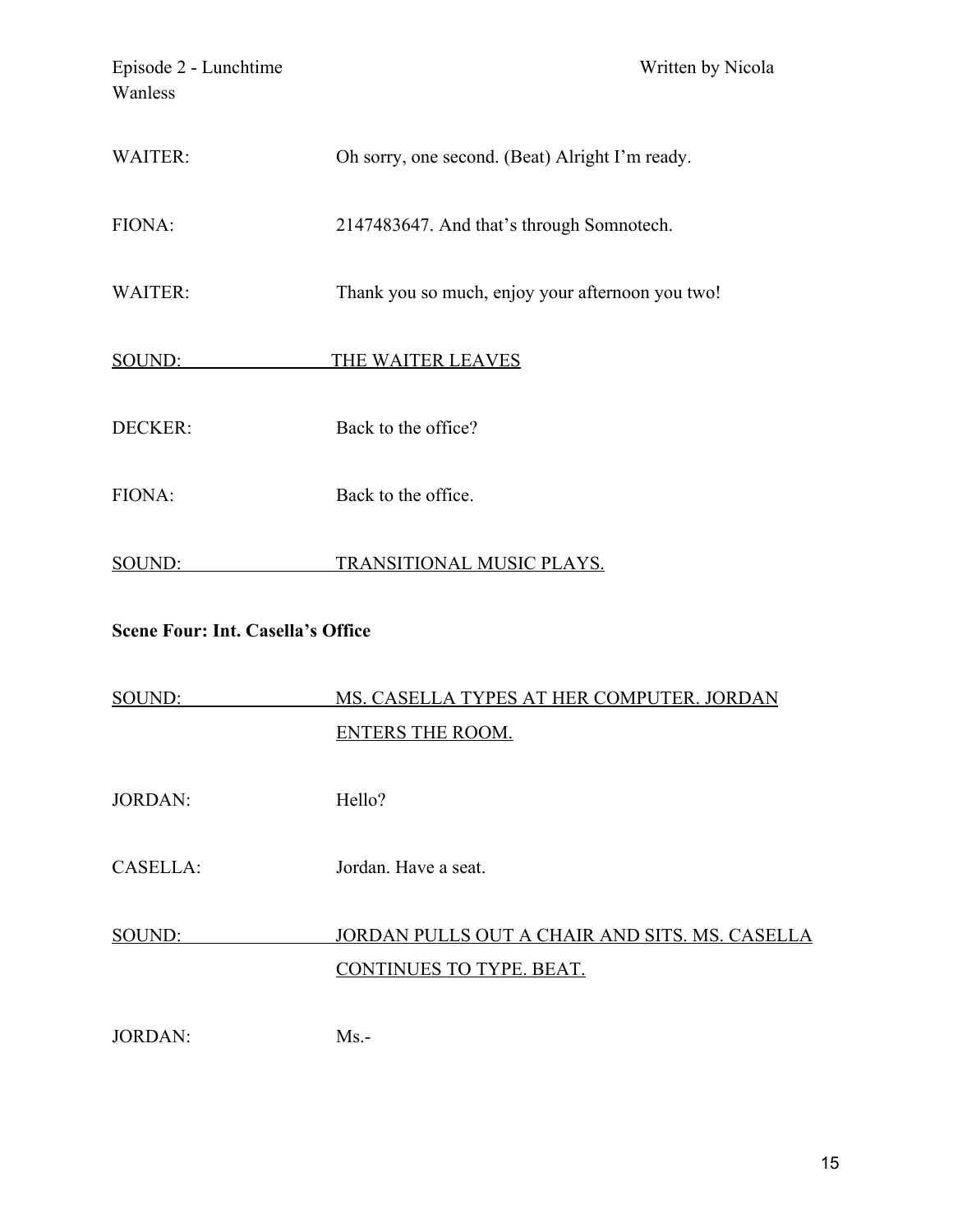| Episode 2 - Lunchtime<br>Wanless | Written by Nicola                                                |
|----------------------------------|------------------------------------------------------------------|
| CASELLA:                         | One second Jordan. (more typing. Typing stops.) Alright. How can |
|                                  | I help you.                                                      |
| <b>JORDAN:</b>                   | I just came to discuss my transfer.                              |
| CASELLA:                         | Yes?                                                             |
| <b>JORDAN:</b>                   | Well I wasn't informed-                                          |
| CASELLA:                         | Were you not?                                                    |
| <b>JORDAN:</b>                   | No I-                                                            |
| CASELLA:                         | How unfortunate.                                                 |
|                                  | <b>BEAT</b>                                                      |
| <b>JORDAN:</b>                   | Right, well I didn't want to bother you but-                     |
| CASELLA:                         | But?                                                             |
| <b>JORDAN:</b>                   | Well, the Foreman-                                               |
| CASELLA:                         | Of course, the Foreman. Cheerful as always?                      |
| <b>JORDAN:</b>                   | Yes, he-                                                         |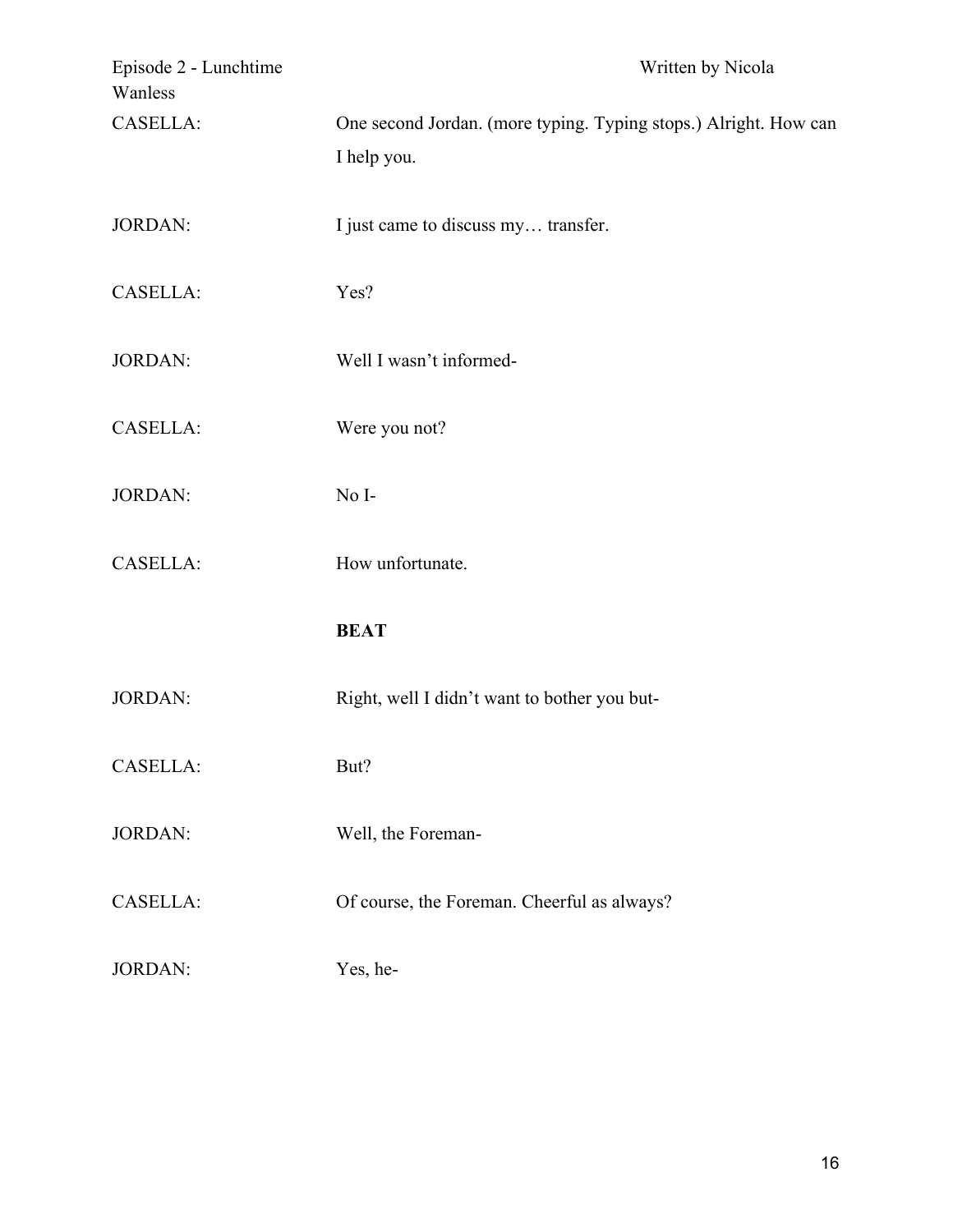| Episode 2 - Lunchtime<br>Wanless | Written by Nicola                                                    |
|----------------------------------|----------------------------------------------------------------------|
| CASELLA:                         | Well you see Jordan, there's been some staffing issues.              |
|                                  | Confusions. Human resources really shining a light on their own      |
|                                  | gross negligence.                                                    |
| <b>JORDAN:</b>                   | Pardon?                                                              |
| <b>CASELLA:</b>                  | I felt that you weren't quite the right fit for my department        |
|                                  | anymore. You were slated for transfer, not to manufacturing of       |
|                                  | course, just elsewhere.                                              |
| <b>JORDAN:</b>                   | Elsewhere?                                                           |
| <b>CASELLA:</b>                  | Yes Jordan. Elsewhere.                                               |
| <b>JORDAN:</b>                   | $So-$                                                                |
| <b>CASELLA:</b>                  | As you must be familiar with, it was a clerical error. I pulled your |
|                                  | files today. Some confusion with a new hire for manufacturing and    |
|                                  | your transfer. As I said, HR has been a little off the rails since   |
|                                  | Violet's retirement.                                                 |
| <b>JORDAN:</b>                   | I see.                                                               |
| <b>CASELLA:</b>                  | Wonderful. Glad we got there in the end. (Casella goes back to       |
|                                  | typing)                                                              |
| <b>JORDAN:</b>                   | Wait, so I'll be transferred again?                                  |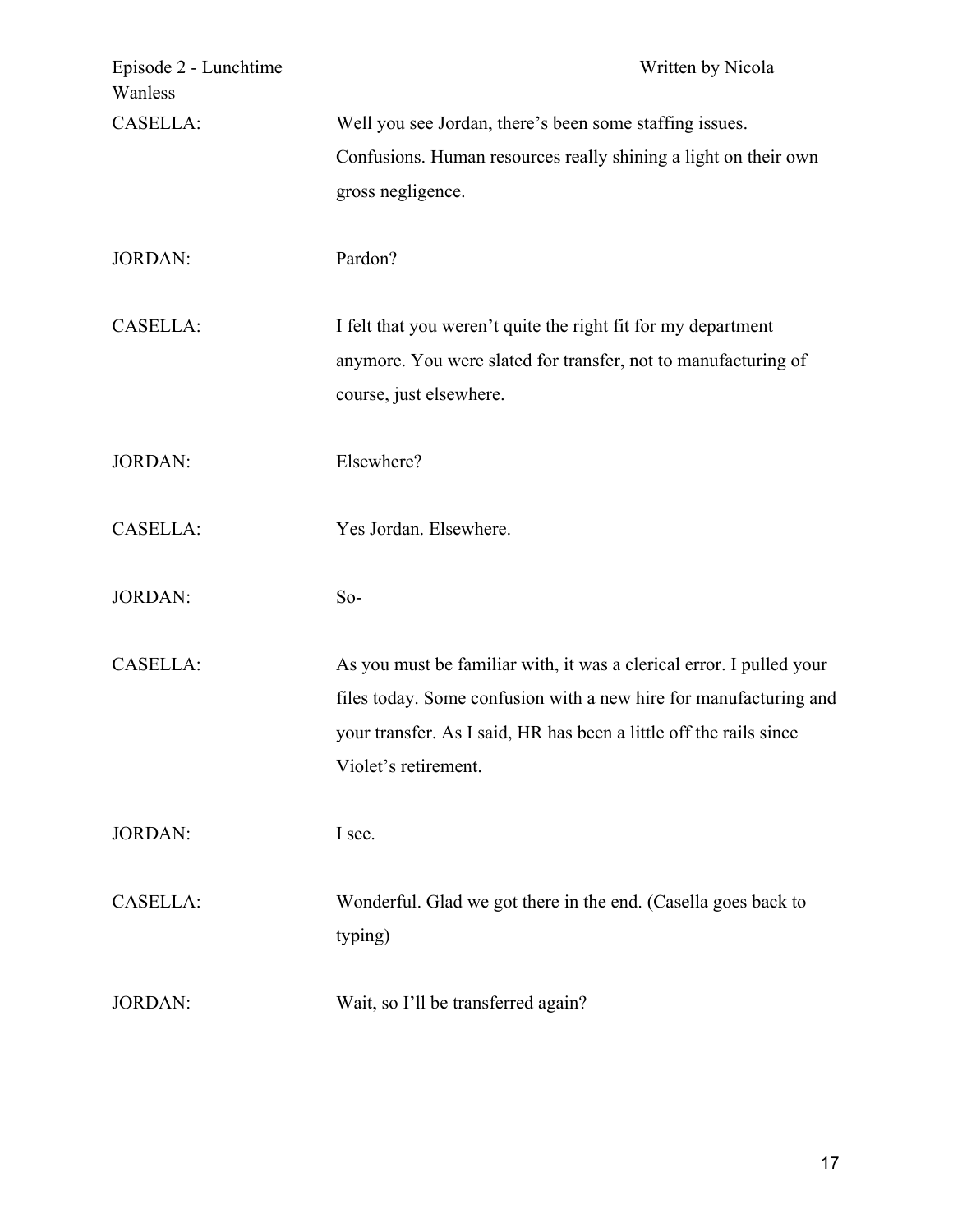| Episode 2 - Lunchtime<br>Wanless | Written by Nicola                                                                                                                                      |
|----------------------------------|--------------------------------------------------------------------------------------------------------------------------------------------------------|
| <b>CASELLA:</b>                  | (She stops typing) It doesn't seem likely, manufacturing is short<br>staffed, as opposed to everyone else who is a little overstaffed if               |
|                                  | you ask me.                                                                                                                                            |
| <b>JORDAN:</b>                   | But well I'm a human and-                                                                                                                              |
| <b>CASELLA:</b>                  | Jordan you are no longer under my purview. Feel free to take up<br>any issues with your supervisor or HR.                                              |
| <b>JORDAN:</b>                   | I just have some concerns. And I don't mean to step on toes at<br>all-                                                                                 |
| MS. CASELLA:                     | Of course not.                                                                                                                                         |
| <b>JORDAN:</b>                   | But I was the second point of contact on the upcoming rollout and-                                                                                     |
| MS. CASELLA:                     | You'll be happy to hear that Connor has stepped in to fill your role.                                                                                  |
| <b>JORDAN:</b>                   | I see. Should I send over my notes and correspondence or-                                                                                              |
| MS. CASELLA:                     | I think you'll find Connor has a preference to manage things his<br>own way. But yes, how kind of you to offer Jordan.                                 |
| <b>JORDAN:</b>                   | Uh-                                                                                                                                                    |
| MS. CASELLA:                     | Thank you for taking time out of your day to come see me. Let<br>Fiona know we're finished. (She resumes typing again. beat.)<br>Same way you came in. |
| <b>JORDAN:</b>                   | Right Thank you?                                                                                                                                       |